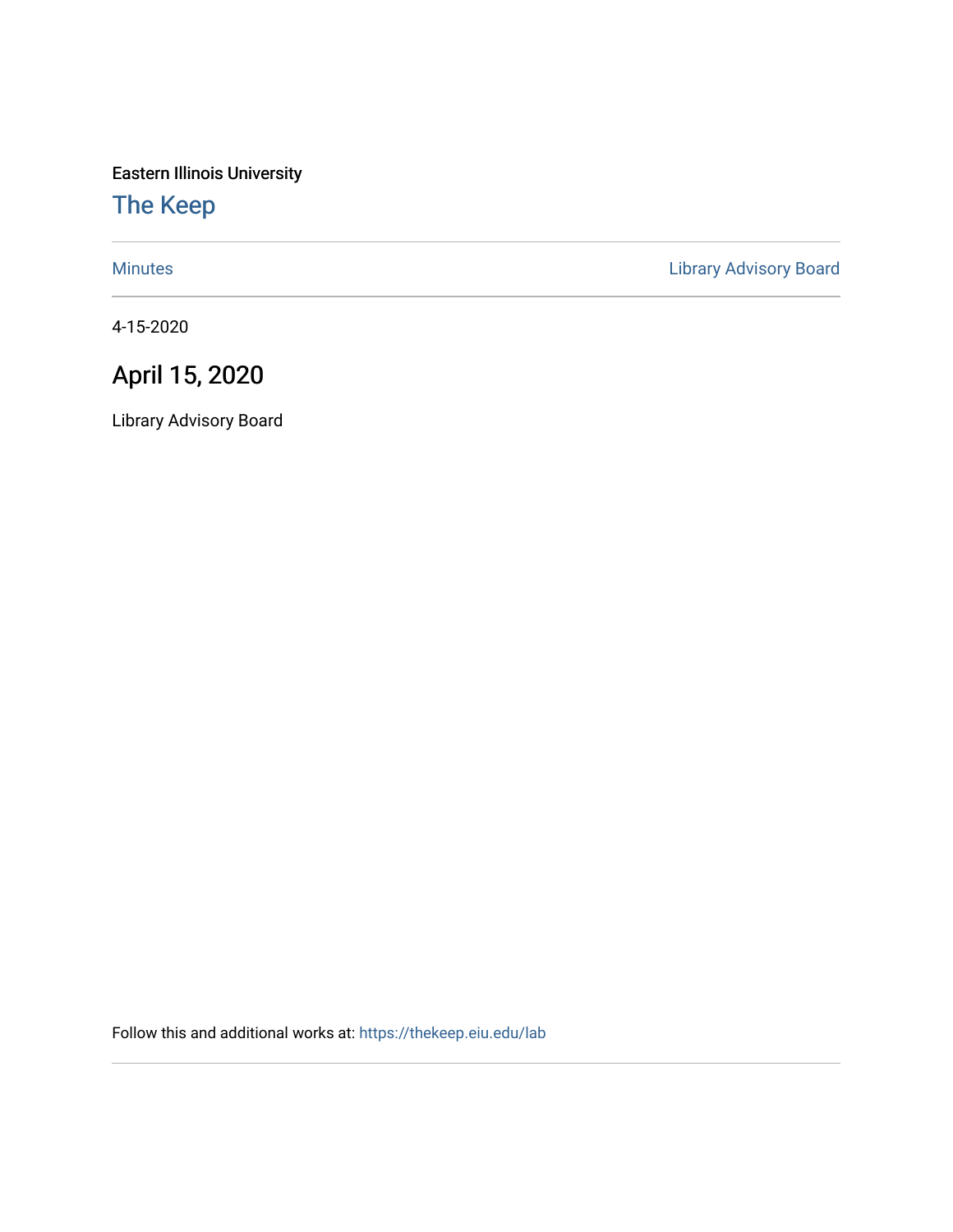### **MINUTES OF THE LIBRARY ADVISORY BOARD April 15, 2020, via Microsoft Teams**

Chairman Bailey Young called the meeting to order at 4:02 p.m.

Present: David Boggs, Steve Brantley, Crystal Brown, Julie Campbell, Amy Davis, Lauri DeRuiter-Willems, Angela Glaros, Zach Newell, Lee Patterson, Sheila Simons, Bailey Young. Zen Timilsena, Seth Yeakel were present via chat only.

Excused: A. Desire Adom, Jon Coleman, Stu Sallehu

#### **I. Welcome and Communications**

#### **a. Welcome**

Young welcomed everyone to the last meeting of the LAB for 2020-2021.

#### **b. Approval of minutes**

The minutes of the March 25, 2020, meeting were approved as submitted. Steve Brantley moved to approve the minutes; Lauri DeRuiter-Willems seconded. The motion passed unanimously.

#### **II. Old Business**

#### **a. Awards for Excellence**

Young said he thought the process went well, with no technical glitches. Heldebrandt announced that all winners have been notified; their faculty advisers, chairs and deans received a letter; publicity has been distributed; and the winning research has been added to The Keep. Discussion was held about whether to limit the student entries to fewer pages or an abstract only; however, a majority agreed that evaluating the whole paper is necessary in order to better assess the research project. Members agreed that the revised rubric worked well. Further discussion next year may be needed on how to adequately review more creative projects, such as videos.

#### **III. New Business**

#### **a. Election of chair/vice chair**

Young nominated Jon Coleman to serve as LAB chair for the 2020-2021 year. Angela Glaros seconded the motion. The motion passed unanimously. Since Coleman was not in attendance, he will be contacted to see if he accepts this appointment. Steve Brantley nominated Amy Davis to serve as vice chair for the 2020-2021 year. Davis accepted the nomination. David Boggs seconded the motion, which passed unanimously. Davis also agreed to serve another two-year term on the board.

#### **b. Dean's Report**

#### **1. Virtual Edible Book Festival**

Beth Heldebrandt reported that the annual Edible Book Festival, held to kick off National Library Week, is being held virtually this year. Instead of the entries